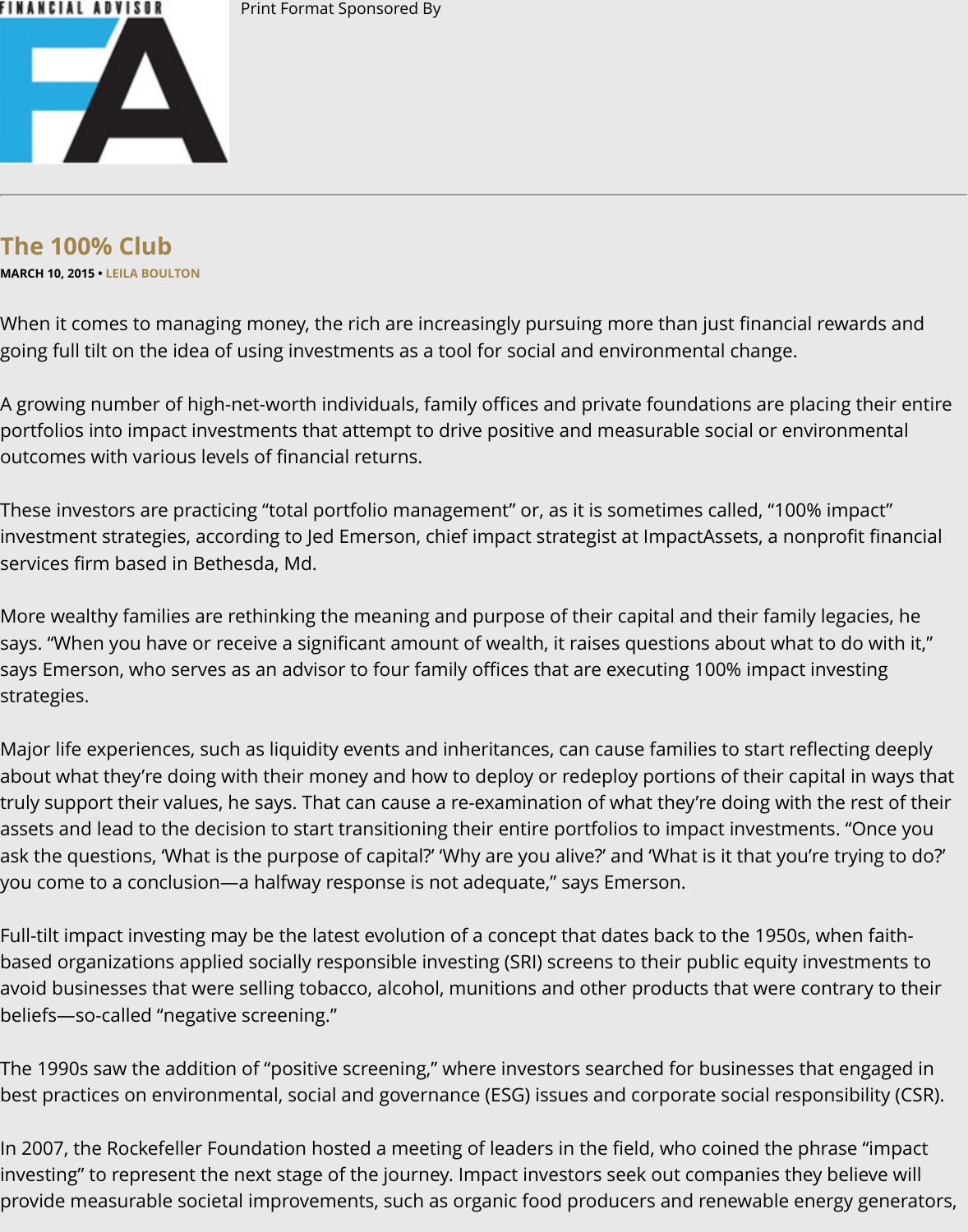as well as financial returns. These investors expect public benefit and financial performance to be aligned.

The latest step appears to be going "all in" across every asset class.

"This is not a conversation around trade-offs between 'doing well' and 'doing good.' It's a conversation around maximizing total performance of assets across asset classes," says Emerson.

### **Spotting Trends**

Worldwide, family offices allocate an average of 17% of their assets under management to impact investing, according to a Financial Times survey of 125 respondents. The report, Investing for Global Impact 2014, found a wide spread of exposure, from 1% to 80% for some multifamily offices in the U.S., U.K. and Switzerland, and 100% for some single-family offices in these locations.

As the survey indicates, most family offices have only a portion of their assets in impact investments. What's driving the rest to go completely in and why now?

"The question should be turned around. Why would you not want to align 100% of your assets with your values and what you believe? You don't check your values at the door. You live your values," says Raúl Pomares, founder of Sonen Capital, a San Francisco-based firm that has over \$300 million in assets dedicated to impact investing.

Pomares says Sonen Capital's clients want to channel their capital to address the increasing number of economic, demographic and environmental challenges they're concerned about, including poverty, population growth and climate change.

"The momentum of those pursuing impact is not just in one place. It's a global movement of asset owners that are pursuing this across asset classes and strategies," says Pomares.

Sonen Capital helped the KL Felicitas Foundation transition its \$10 million in assets. The foundation is run by Charly Kleissner, a technology-executive-turned-impact-investor, and his wife, Lisa. In 2006, only 2% of the portfolio was allocated to impact. By the end of 2012, 85% was deployed. Pomares says the foundation is now just shy of 100%.

Organizations such as the 100% Impact Network are also assisting the wealthy in shifting assets.

The group's 40 or so members, including high-net-worth individuals, family offices and foundations, have deployed about \$1 billion and committed about \$3.5 billion to impact investing. Launched by Kleissner, the network is part of Toniic, a global network of impact investors that he co-founded.

Another pioneer is Carol Newell. She coined the term "whole portfolio activation to mission" after spending 20 years moving her entire \$60 million portfolio to investments in the green economy of British Columbia. Newell's work led to the founding of Renewal Partners, an organization in Vancouver, Canada, that uses business to promote social and environmental goals. Renewal Partners is a sponsor of "Play BIG," an annual conference for those with discretionary capital of \$15 million or more who want to learn how to channel all their assets toward impact investments.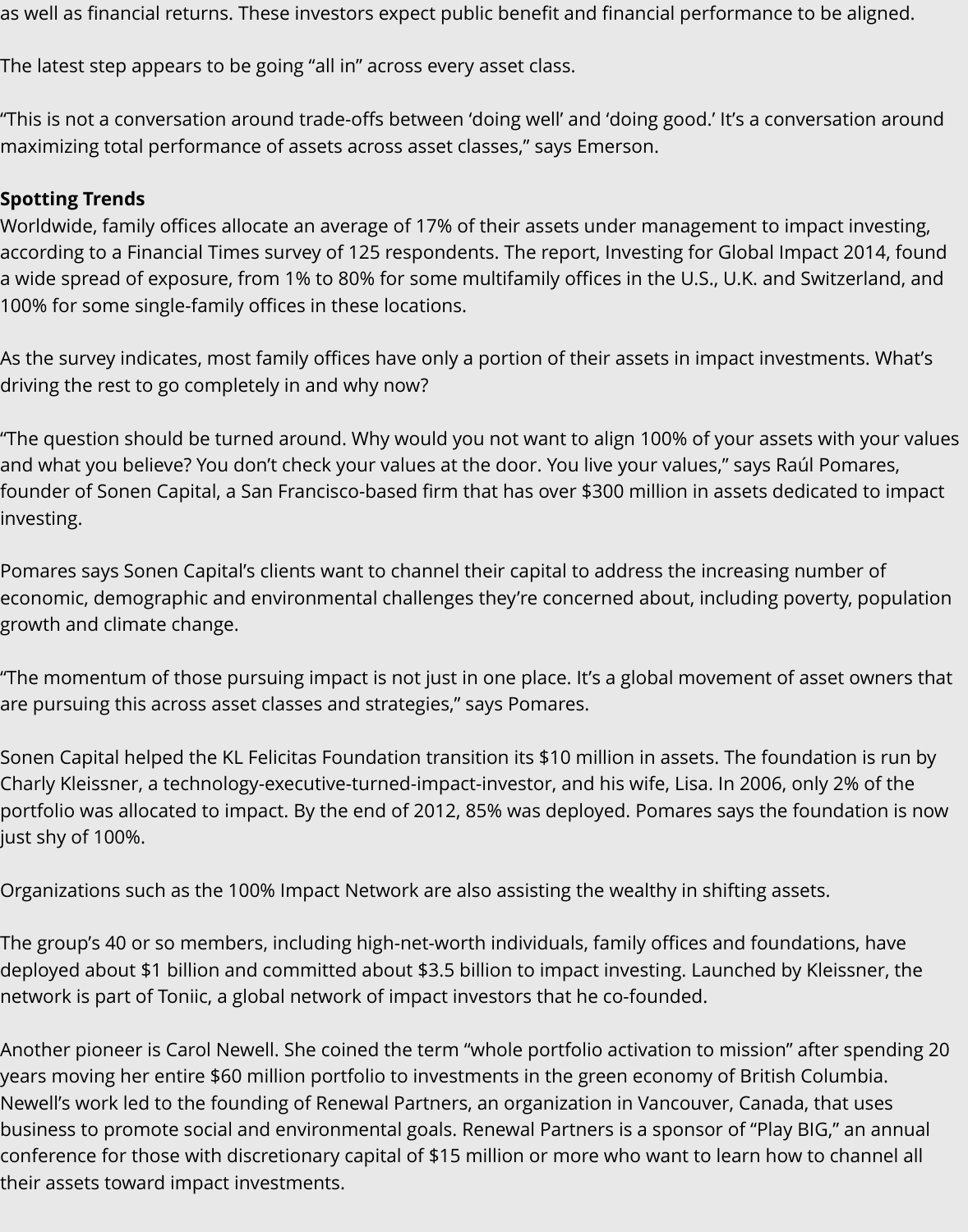Other investors have joined The ImPact, co-founded by Justin Rockefeller. These investors pledge to make impact investments, track their social impact and financial performance and share their data with other group members.

"All In For Impact" is even the theme of the annual SRI (Sustainable, Responsible, Impact Investing) conference in November in Colorado Springs, Colo., the largest and longest running conference of its kind in the world, according to its organizers.

## **Demanding Clients**

In the latest biennial Report on U.S. Sustainable, Responsible and Impact Investing Trends, 119 asset managers offering various ESG products said the top reason they do so—cited by 80% of them—is client demand. Over 70% said they considered ESG criteria to fulfill their or their clients' mission to increase returns and reduce risk.

U.S.-managed assets invested in SRI strategies rose 76%—from \$3.74 trillion to \$6.57 trillion—from 2012 to 2014, according to US SIF, the Forum for Sustainable and Responsible Investment. The 2014 figure represents 18% of all U.S. assets under professional management, versus 12% for 2012.

Globally, 92% of high-net-worth individuals believe that driving social impact is important and 60% say it's "very" or "extremely" important, according to a survey of 4,500 individuals in 23 countries conducted for the World Wealth Report 2014 by Capgemini and RBC Wealth Management. It's even more important to younger investors, with 75% of affluent individuals under 40 saying that fostering social impact is "very" or "extremely" important. Those in emerging markets, such as China, India and Indonesia, are even more likely to agree (89%, 91% and 89%, respectively).

### **Debunking Myths**

The notion that there are not enough quality products to build a diversified portfolio entirely from impact investments is quickly fading.

"One of the misconceptions in the marketplace is that there aren't that many funds out there," says Pomares. Using the firm's proprietary process of categorizing funds, he says Sonen Capital has a database of more than 2,000 public and private impact funds globally, including ESG- and SRI-screened funds, as well as ETFs, including solar- and water-oriented funds.

In addition to more and better product offerings, more qualitative and quantitative tools exist that measure social and environmental outcomes, such as the B Impact Assessment platform for measuring and benchmarking impact, which includes the Global Impact Investing Ratings System (GIIRS) survey. GIIRS assesses the impact of companies and funds using a ratings and analytics approach similar to Morningstar's investment rankings.

The idea that investors must choose between impact and financial performance has also been challenged. A May 2014 study by the Global Impact Investing Network and JPMorgan, Spotlight on the Market: The Impact Investor Survey, collected data from 125 impact investors, mostly fund managers and foundations managing at least \$10 million of impact investment capital. Survey participants said their portfolios are performing largely in accordance with both their impact expectations (79%) and financial expectations (75%). Twenty percent reported outperformance against their impact expectations, while 16% noted outperformance against their financial expectations. Just 1% reported impact underperformance and only 9% noted financial underperformance.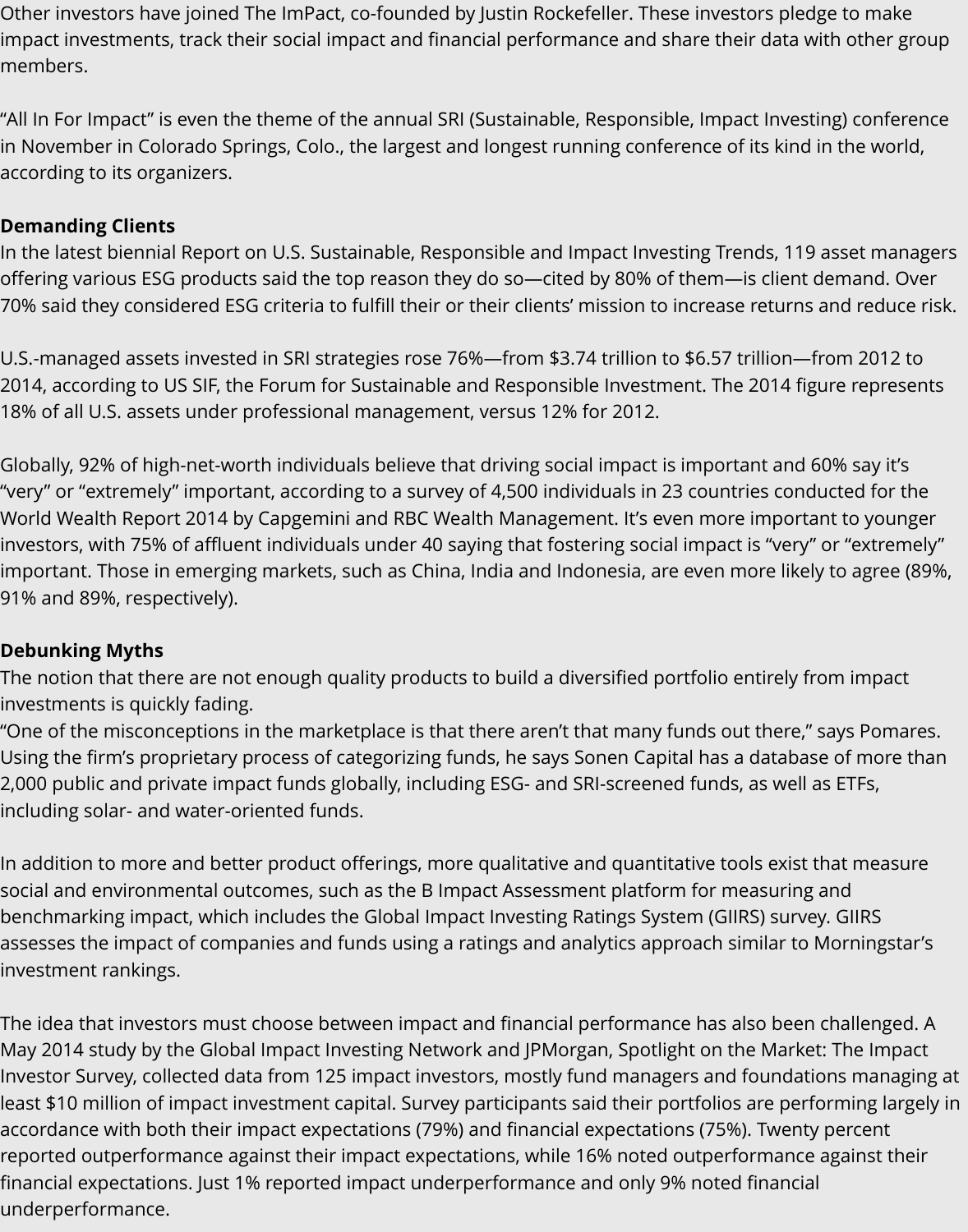A June 2012 analysis by Deutsche Bank researchers of over 100 academic studies of sustainable investing around the world found that CSR and ESG factors are "correlated with superior risk-adjusted returns at a securities level." In Sustainable Investing: Establishing Long-Term Value and Performance, the authors said they "were surprised by the clarity of the results [they] uncovered: 100% of the academic studies agree that companies with high ratings for CSR and ESG factors have a lower cost of capital in terms of debt (loans and bonds) and equity. In effect, the market recognizes that these companies are lower risk than other companies and rewards them accordingly."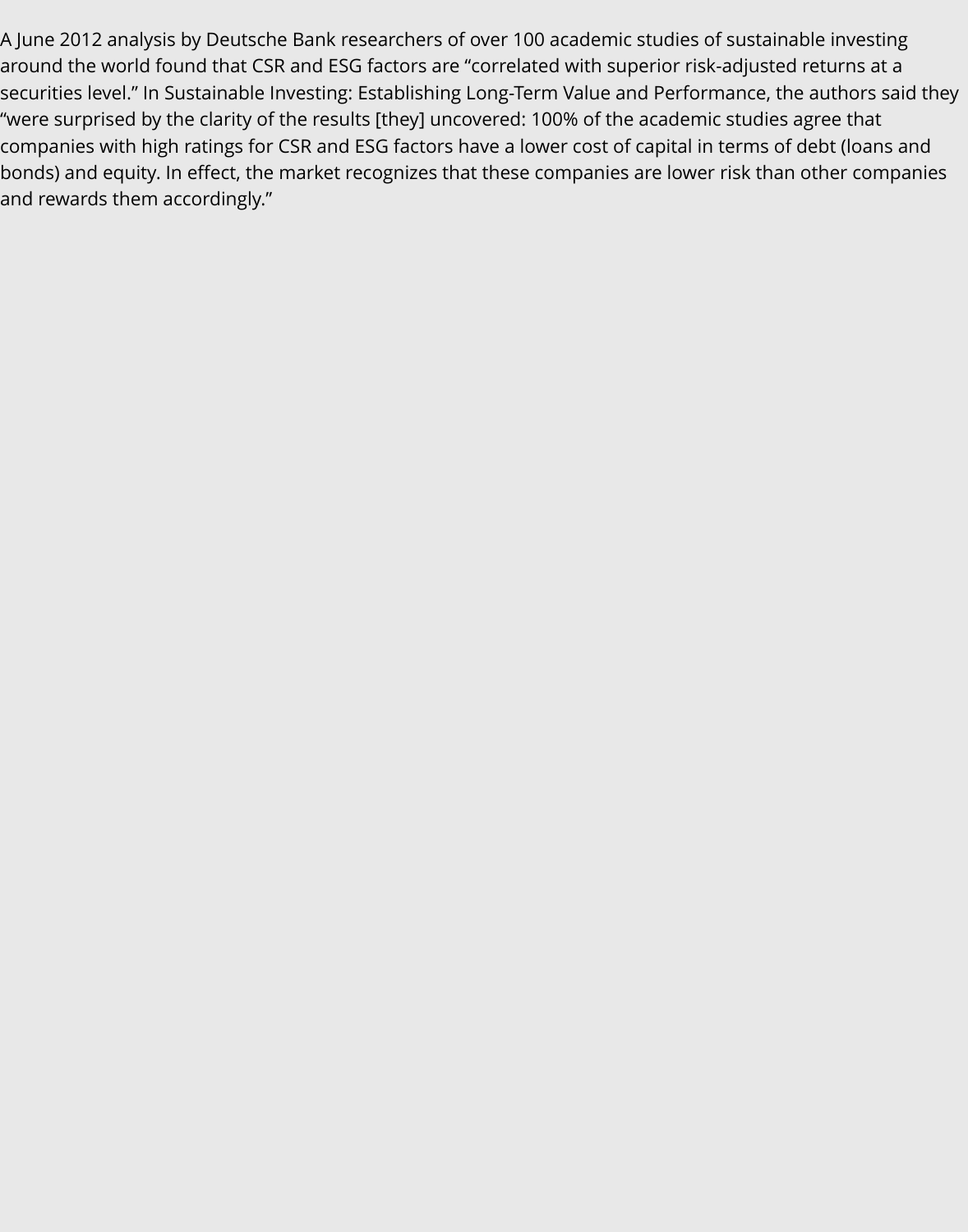"Performance appears to be better in bear markets," says Casey Verbeck, a director at San Francisco-based Veris Wealth Partners, a registered investment advisory and certified B corp that builds impact portfolios for clients. "It seems consistent that way for a long time. Businesses with CSR and ESG best practices are simply more efficient," says Verbeck.

 During the recent financial crisis, sustainability-focused companies outperformed their peers, according to a 2009 study by management consulting firm A.T. Kearney. This "performance differential" translated to an average of \$650 million in market capitalization per company. The researchers concluded that investors might have rewarded companies that focus on long-term health rather than short-term gains; demonstrate strong corporate governance; implement prudent risk management practices; and invest in "green" innovations.

But Emerson says the best performance data may be hard to come by, as most impact funds operate in private markets and have no disclosure obligations. "Those analytics are often inside firms that are using that information to drive their strategies. There is very good, practical data. But firms are not going to publish it," says Emerson, who recently co-authored a book, The Impact Investor: Lessons in Leadership and Strategy for Collaborative Capitalism, that profiles 12 of the top-performing private funds around the world.

Despite the progress the industry has made, the World Economic Forum warned in a December 2014 report that "there is a shortage of expertise, tools and frameworks to enable engagement." Ironically, the report contains a comprehensive list of resources, including recommended readings, networks and membership associations, forums and conferences, investment opportunities, impact measurement tools and family office networks and forums.

Another frequently raised objection to impact investing involves advisors' concerns about violating their fiduciary duties.

Some say the failure to consider impact, SRI and ESG criteria should be a bigger concern for advisors and asset managers. "Being a good fiduciary is about more than making money," says Emerson. "If you're managing assets for a long-term horizon, and you're not thinking about how off-balance-sheet risks affect performance, that's just not good investing. You can set aside any conversation about 'responsibility' or 'impact.' It's just fundamentally bad investing to put money into business strategies that are at risk on terms that you're not considering."

### **Getting Started**

Blueprints abound for advisors who want to help clients transition to impact investments. A good place to start is ImpactAsset's first (of 13, so far) issue brief, Invest with Meaning: An Introduction to a Unified Investment Strategy for Impact. Sonen Capital's report, Evolution Of An Impact Portfolio: From Implementation To Results, discusses how the KL Felicitas Foundation repositioned its assets. Total Portfolio Activation: A Framework for Creating Social and Environmental Impact Across Asset Classes by nonprofit organization Tides and Trillium Asset Management is another resource.

Emerson says the first step usually involves assembling a team to help guide the transition. For those with substantial wealth, he says it can take a year or more of working with their financial advisors to identify asset managers who can help the clients achieve their strategic vision. Advisors and clients can accelerate the learning curve by joining networks of like-minded investors, such as The ImPact, Toniic and Investors' Circle.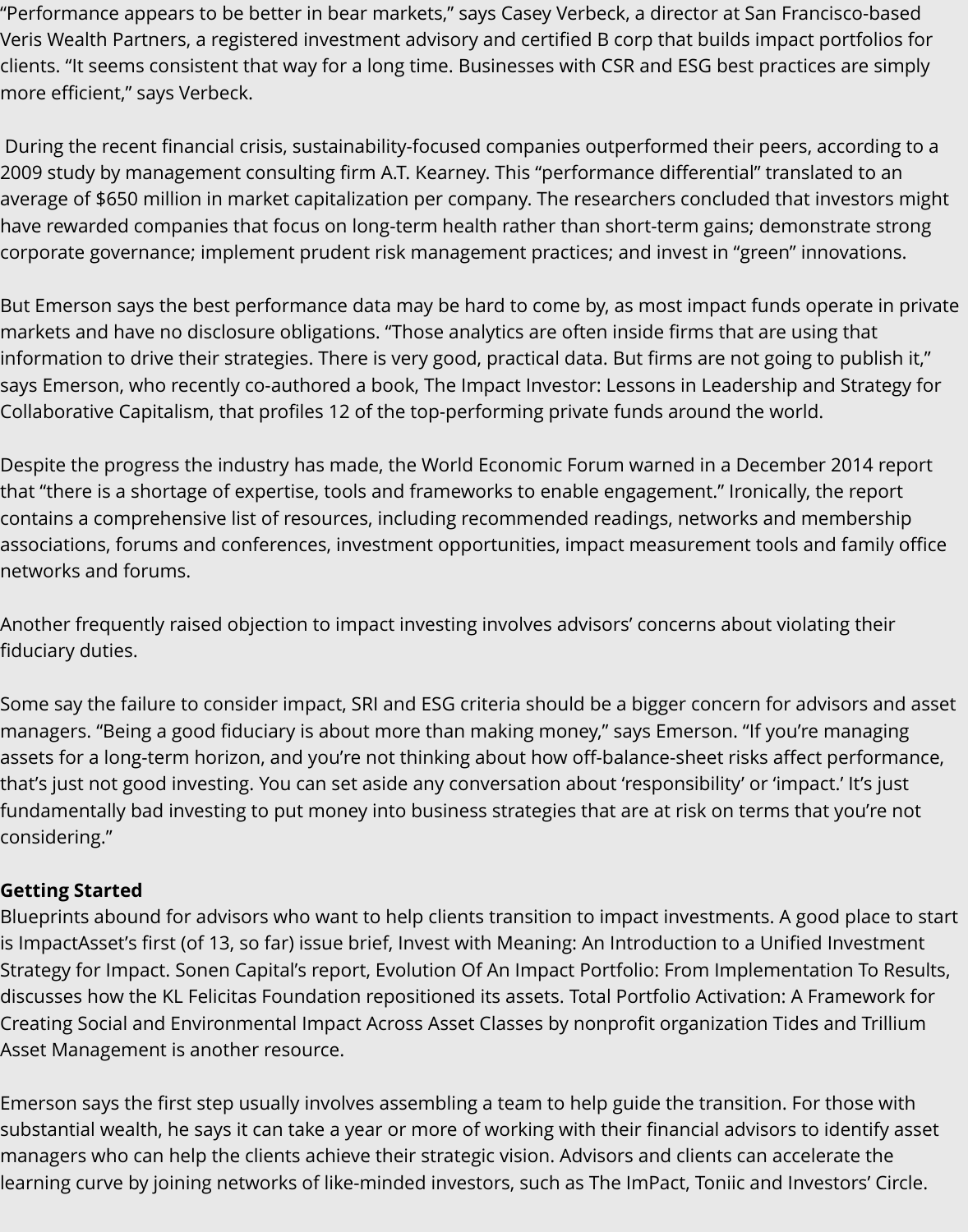Moving cash is a good first step. Emerson says clients can get similar financial returns, with impact, by redirecting money to local or regional banks and credit unions. As long as banks are FDIC-insured and credit unions are NCUA-insured, there shouldn't be any additional risk in moving cash from entities that may be financing activities of which clients disapprove.

"Municipal bonds are also fairly impactful vehicles. They help build infrastructure and schools," says Emerson.

After cash and municipal bonds, he suggests that advisors move one or two of the "worst" legacy investments to impact-oriented funds, then help clients develop a longer-term strategy to transition the rest of the portfolio.

Verbeck says that Veris Wealth Partners takes care to transform traditional portfolios in a methodical way and to work with clients' accountants, estate planning attorneys, philanthropic advisors and other professionals to time asset liquidation to minimize taxes and manage capital gains. He cautions that some legacy investments, such as hedge funds and private equity vehicles, can take several years to unwind, especially if there's a lockup period. Sometimes new infrastructure needs to be created before assets can be moved. For example, clients may want to set up a new trust to house the impact assets.

Emerson says many first-generation family members are using the topic of transitioning to 100% impact portfolios as a way to re-engage with the second and third generation about the meaning and purpose of capital and their family values. And advisors should pay close attention.

He's aware of families with hundreds of millions in assets who've abandoned decades-long relationships with advisors because the families concluded that those advisors were unable to deliver the types and scales of impact the families wanted.

"The greatest threat to traditional wealth managers and advisors is that some have a huge, ideological blind spot around the possibility of managing capital for financial performance with impact," says Emerson. "By not being aware of that blind spot, they're open to significant risk."

"People can talk about this as 'hype' and 'new' and 'risky,' but money will—especially when you put millennials into the conversation—continue to flow out of traditional strategies that are managed with no consideration for impact," says Emerson.

Indeed, almost one of every six dollars under professional management in the U.S. is now invested in vehicles and strategies that consider impact, according to the latest US SIF report.

"This is not a fad. It's a trend," says Emerson. "Advisors need to position themselves to be part of the trend and to benefit from it going forward."

#### **Clients Who Went 'All In'**

#### **Client "A"**

 *One of Veris Wealth Partners' newest clients is a woman in her early 70s who's passionate about addressing climate change and protecting endangered species. She carved out an initial 25% (about \$3 million) of her family foundation's assets to invest for impact and plans to transition all the foundation's assets to impact investments in*